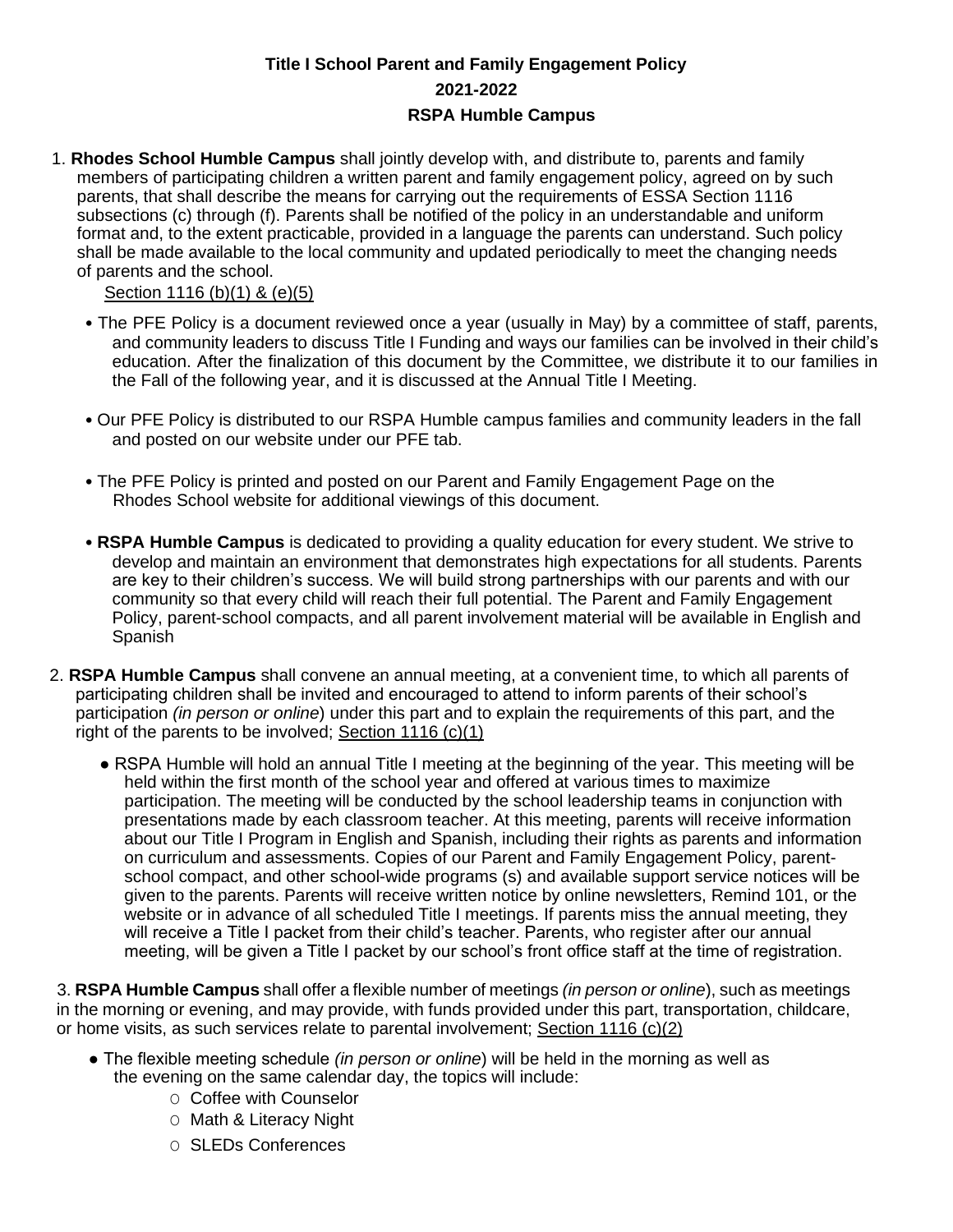- O College and Career Week
- O National Parent Involvement Day
- O STAAR Night
- O Science Fair Night

4. **RSPA Humble** shall involve parents in an organized, ongoing, and timely way, in the planning, review, and improvement of programs under this part, including the planning, review, and improvement of the school parent and family engagement policy and the joint development of the school-wide program plan under section 1114(b) (Campus Improvement Plan), except that if a school has in place a process for involving parents in the joint planning and design of the school's programs, the school may use that process if such process includes an adequate representation of parents of participating children; Section 1116 (c)(3)

- Parents and Guardians participate in our PFE program through:
	- Campus-wide Academic Events ( events for families to learn up to date grade level based objectives and how to help at home)
	- site-based decision meetings for CIP (campus improvement plan)
	- Semi-annual PFE surveys
	- PTA Meetings

5. **RSPA Humble** shall provide parents of participating children:

(A) timely information about programs under this part; (B) a description and explanation of the curriculum in use at the school, the forms of academic assessment used to measure student progress, and the achievement levels of the challenging State academic standards; and (C) if requested by parents, opportunities for regular meetings to formulate suggestions and to participate, as appropriate, in decisions relating to the education of their children, and respond to any such suggestions as soon as practicably possible;

## **Section 1116 (c)(4)**

- Parents and Families are informed about the PFE program through our school communication portals: Seesaw, Newsletter, web page posting of calendar events, Remind 101, Email, and weekly take-home folders.
- Program Activities provided annually *(either in person or online*) that assist our families in teaching grade level based curriculum as well as make and take activities for home use are:
	- Meet the Teacher
	- Make and Take Events (*either in person or virtually).*
	- Family Literacy Night
	- Math Night
	- Science Fair Night
	- STAAR Night
	- Coffee with Counselor
	- PTA Meetings
- 6. If the school-wide program plan (Campus Improvement Plan, CIP) under section 1114(b) is not satisfactory to the parents of participating children, submit any parent comments on the plan when the school makes the plan available to the local educational agency. Section 1116 (c)(5)
	- Parents are given directions to our CIP on our website during our SBDM, PTA board meetings, and parent open house. The CIP is reviewed during the SBDM and PTA board meeting, and input is taken from committee members.
		- Parent input is provided through surveys, PTA board meetings, and parent training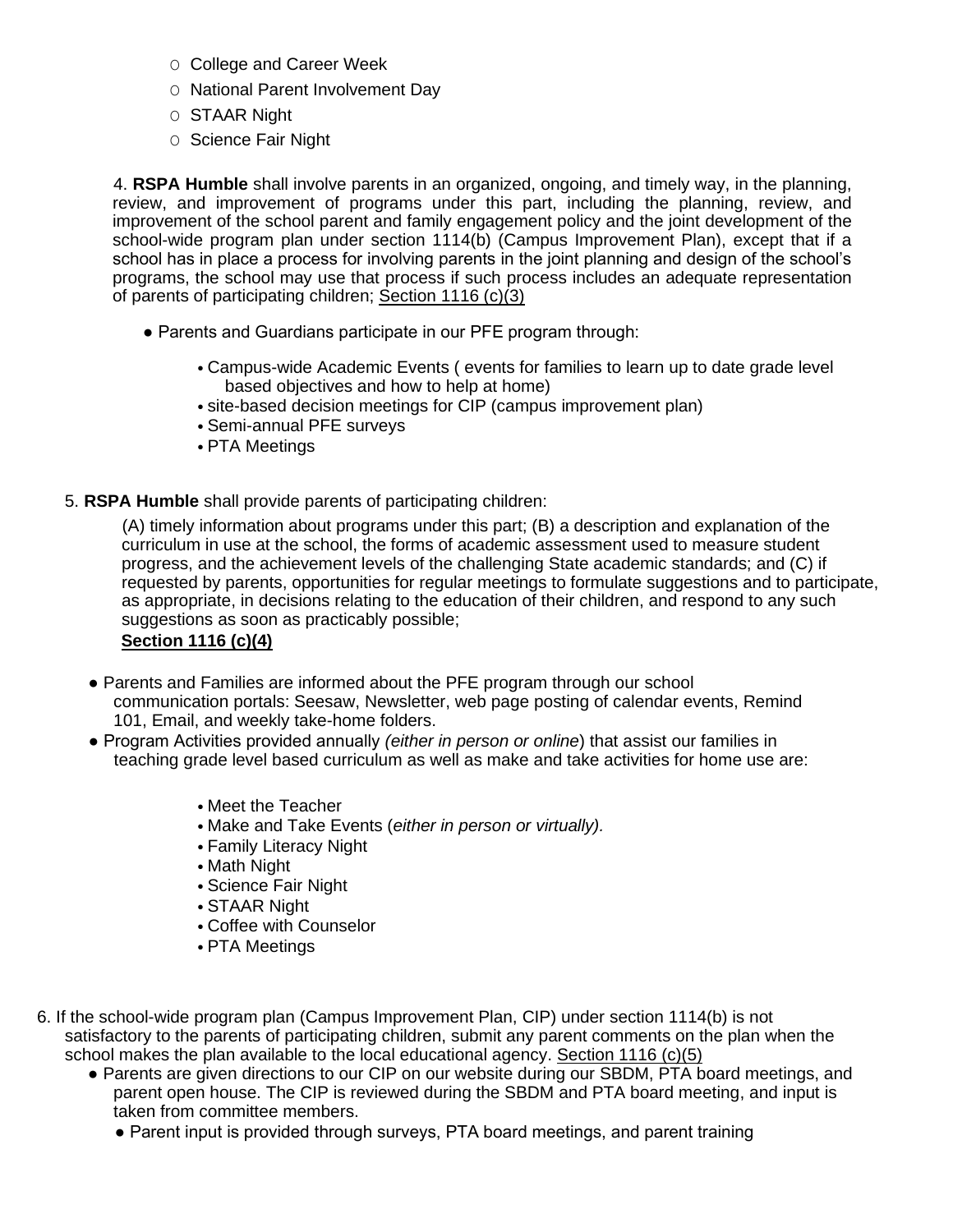sessions. Topics, dates, and times requested by the parents are considered when planning sessions. ● Our policy is put on our website for community availability.

7. To ensure effective involvement of parents and to support a partnership among the school involved, parents, and the community to improve student academic achievement, **RSPA Humble Campus** shall: Section 1116 (e)

- a. Provide assistance to parents of children served by the school, as appropriate, in understanding such topics as the challenging State academic standards, State and local academic assessments, the requirements of this part, and how to monitor a child's progress and work with educators to improve the achievement of their children; Section 1116 (e)(1)
- Our school understands that parents are their children's first teachers. Teachers will provide families with information about what their children are learning in schools and offer suggestions for at-home learning. RSPA will hold parent nights for math, literacy, science, and technology in which parents will receive materials and training so that they may assist with their child's learning. STAAR informational sessions will be conducted to increase parent's/guardians awareness and ways they can assist their children at home to succeed in the challenging State academic standards.
- b. Provide materials and training to help parents to work with their children to improve their children's achievement, such as literacy training and using technology (including education about the harms of copyright piracy), as appropriate, to foster parental involvement; Section 1116 (e)(2)
- RSPA will hold parent nights for math, literacy, science, and technology in which parents will receive materials and training so that they may assist with their child's learning.
- c. Educate teachers, specialized instructional support personnel, principals, other school leaders, and other staff, with the assistance of parents, in the value and utility of contributions of parents and in how to reach out to, communicate with, and work with parents as equal partners, implement and coordinate parent programs, and build ties between parents and the school; Section 1116 (e)(3)
- The principal and School Counselor meet to collaborate with other campus administrators and counselors. Parent input is provided through surveys, PTA meetings, and parent training sessions. Topics, dates, and times requested by the parents are considered when planning sessions.
- d. To the extent feasible and appropriate, coordinate and integrate parent involvement programs and activities with other Federal, State, and local programs, including public preschool programs, and conduct other activities, such as parent resource centers, that encourage and support parents in more fully participating in the education of their children; Section 1116 (e)(4)
- Our staff will encourage and support parents by coordinating and integrating parent involvement programs with other Federal, State, and local programs, such as our pre-k curriculum. Parents will receive information about programs or activities that can be used as a resource.
- e. Provide such other reasonable support for parental involvement activities as parents may request. Section 1116 (e)(14)
- Information concerning coffee with the counselor and other programs that are offered in our area will be disseminated through the newsletter or paper copy sent home in student folders.

This "Title I School Parent and Family Engagement Policy" was developed jointly with and agreed upon by